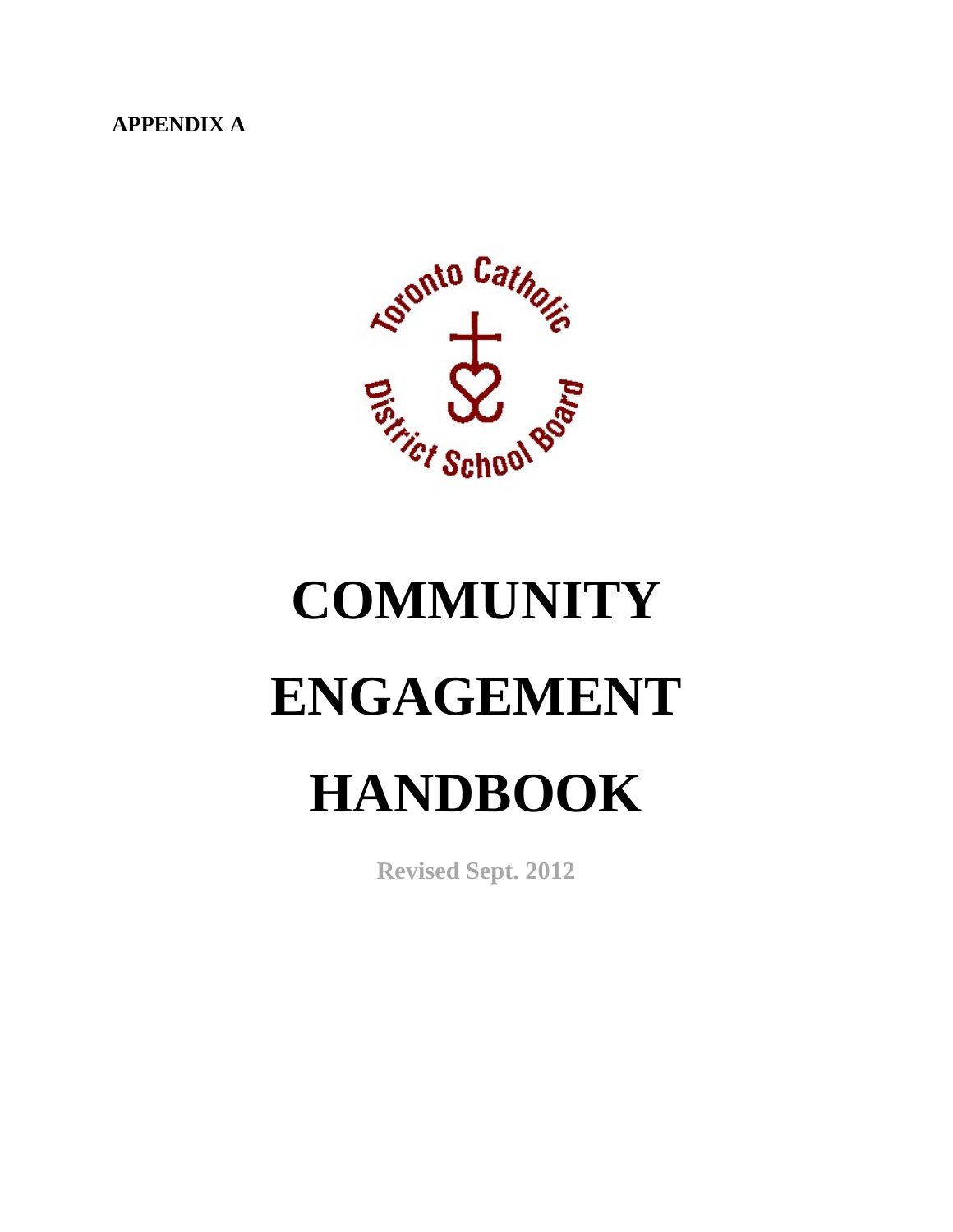# **TABLE OF CONTENTS:**

# **INTRODUCTION**

# **ENGAGEMENT FRAMEWORK FOR A SPECIFIC ENGAGEMENT**

- **SECTION A: Methods of Engagement and Suitable Engagement Levels**
- **SECTION B: Creative Problem Solving Techniques**
- **SECTION C: Helpful Criteria for Choosing a Physical Location**
- **SECTION D: How to Conduct a Public Meeting**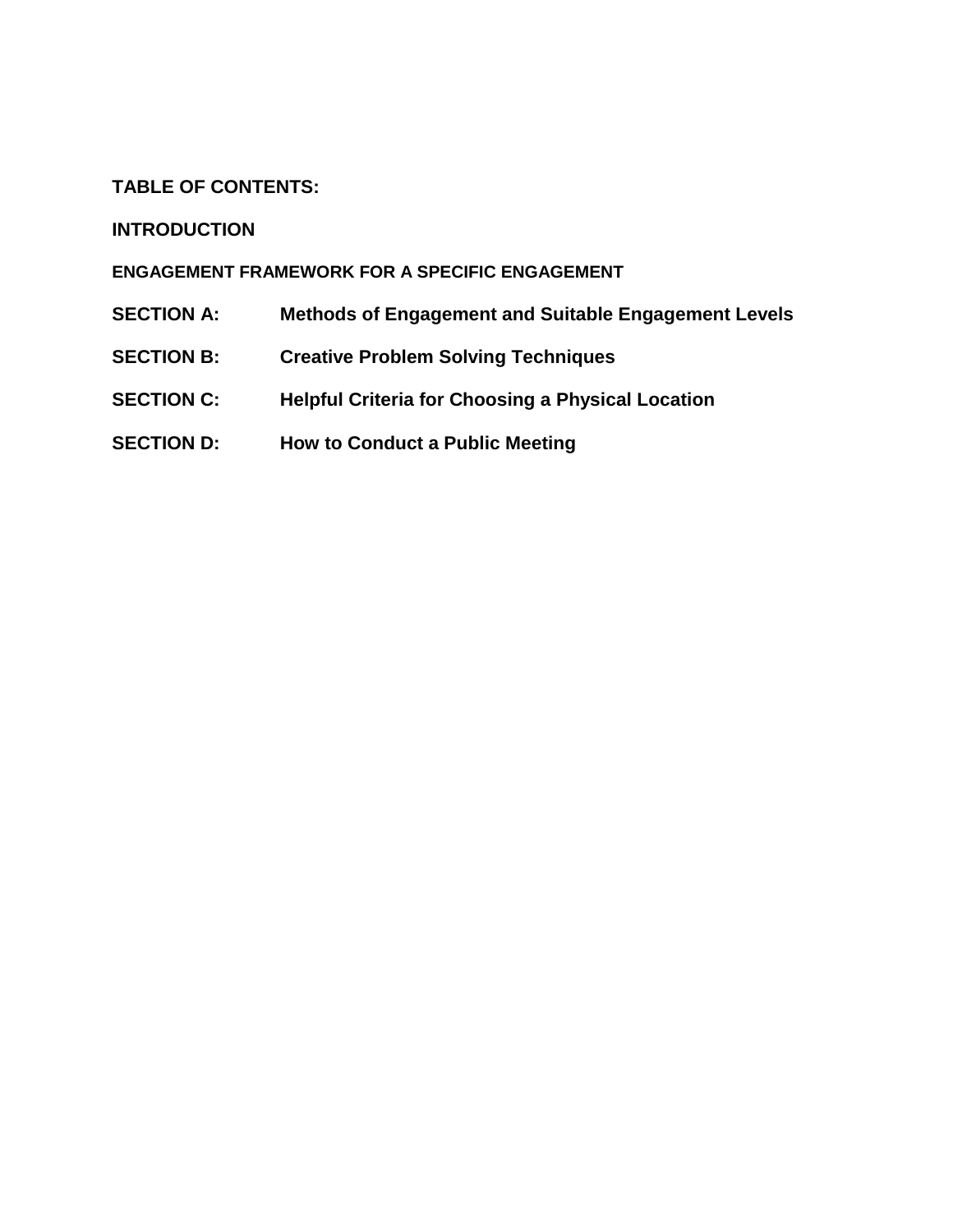# **INTRODUCTION:**

The Toronto Catholic District School Board (TCDSB) strives to engage Catholic and community stakeholders, ratepayers, and all involved in Toronto Catholic schools to contribute their input to the ongoing development and strategic direction of the TCDSB.

This handbook has been developed under the direction of the Board of Trustees of the TCDSB's to support its inclusive public engagement policy. The goal is to deeply engage stakeholders in setting directions for the board and to participate in the governance of their school board by contributing their views on important issues, such as board goals, strategic planning, and student accommodation.

Community members have both the right and the responsibility to be involved in decisions that will affect them. Meaningful input from our community members is integral to ensuring initiatives, policies and practices reflect the school board's mission and meet the needs and expectations of the communities served by the TCDSB.

The Toronto Catholic District School Board is committed to community engagement opportunities that are open, honest, transparent and accessible to all, and that value the input obtained in its decision making.

# **OBJECTIVE:**

The objective of the Community Engagement Policy is to:

- bring about ongoing stakeholder engagement;
- build and strengthen the relationship between the School Board and it's communities;
- provide guidelines on suitable methods of engagement and guidelines on groups to engage, in current and emerging trends and concerns in Catholic education
- improve the Board's decision-making processes
- facilitate input and feedback from community members and the general public on the Board´s activities
- ensure that the Board is able to take into consideration the views of all community members in making policy decisions
- facilitate an ongoing exchange of information and feedback among the Board, its communities and the public.
- engage community members and the general public in meaningful ways, to allow deeper conversations about values, beliefs and concerns, to emphasize the desired future, appreciate the positives and build on past successes and create effective networks.

# **PURPOSE**

Community engagement:

- demonstrates living our values
- directly impacts and improves student achievement and well being
- increases public confidence
- contributes to community members feeling that they are an integral part of the Board's decision-making process.

Community participation contributes to the Board of Trustees' decision-making processes by identifying new and emerging issues; providing feedback and recommending improvements to existing Board services, programs and policies; and participating in visioning, developing, implementing and monitoring Board plans and strategies.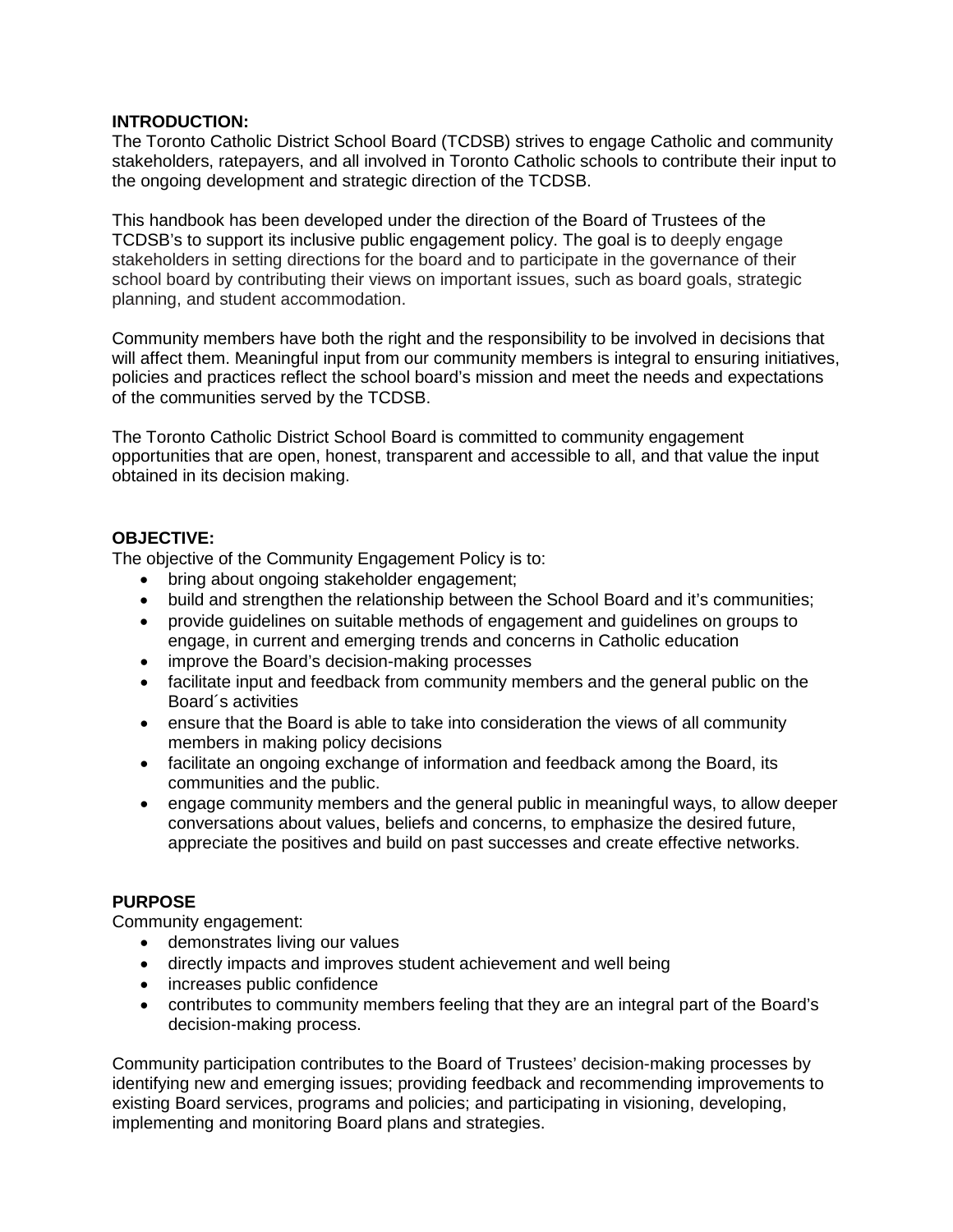# **EVALUATION**

The effectiveness of the policy will be determined by measuring the following:

- 1. Catholic schools and the TCDSB are accessible and welcoming to parents and other community members;
- 2. Community members and the general public have open access to information and a growing understanding of educational policies, programs and services;
- 3. Community members play a meaningful role in the policy and strategic planning of the TCDSB.

# **FINANCIAL IMPACT**

The implementation of a comprehensive Community Engagement Policy requires leadership, resourcing, data management, communication and reporting systems. Building the capacity of Staff within the TCDSB is also required.

## **LEGAL IMPACT**

Liability insurance required for all locations where engagements are conducted on an in-person basis.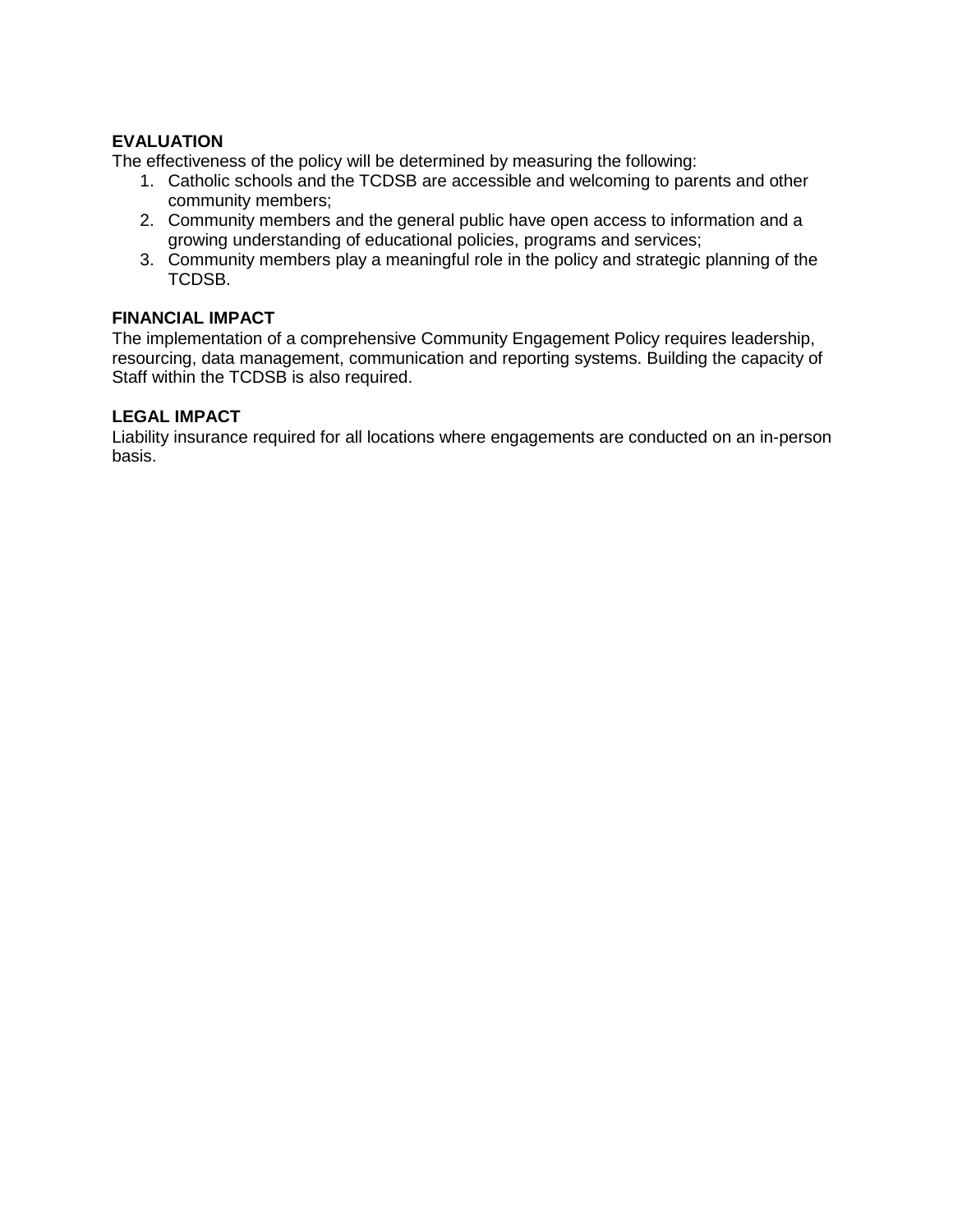# **ENGAGEMENT FRAMEWORK FOR A SPECIFIC ENGAGEMENT**

A well-run engagement process is comprised of five key stages. These stages are implemented based on the principles outlined below. To achieve the goals and objectives of the engagement, and to help the process run smoothly, engagement must be well planned. The Board's engagement plans will allow sufficient preparation time for meaningful participation by community members.

The design process allows Staff to develop strategies to implement the engagement in manageable stages, while simultaneously working with community members so that everyone's needs are met.

The stages in an engagement process are as follows:

# **Stage 1: Preparation**

- Determine if there is a need for engagement by identifying the issue, its scope and the public environment.
- Identify the objectives of the specific engagement.
- Determine how communications will be managed before, during and after the engagement process.

# **Stage 2: Design**

- Propose an appropriate approach to involving community members based on the information collected during the preparation stage, and consistent with the scope and the scale of the issue.
- Identify what information will be needed to support the engagement process and how this will be shared with community members.
- Define and clarify the approach by testing the ideas with the intended community members.

# **Stage 3: Implementation**

- Implement the engagement plan that was developed during the preparation and design stages.
- Adapt to changing circumstances and unanticipated challenges. Communicate any changes to community members.

# **Stage 4: Feedback and Follow-up**

- Provide participants with information concerning how their ideas and comments will be used in the decision-making process.
- Share progress reports and the results of the engagement publicly with community members in a timely fashion.

# **Stage 5: Evaluation**

• Assess whether the process met the objectives set out in the design stage.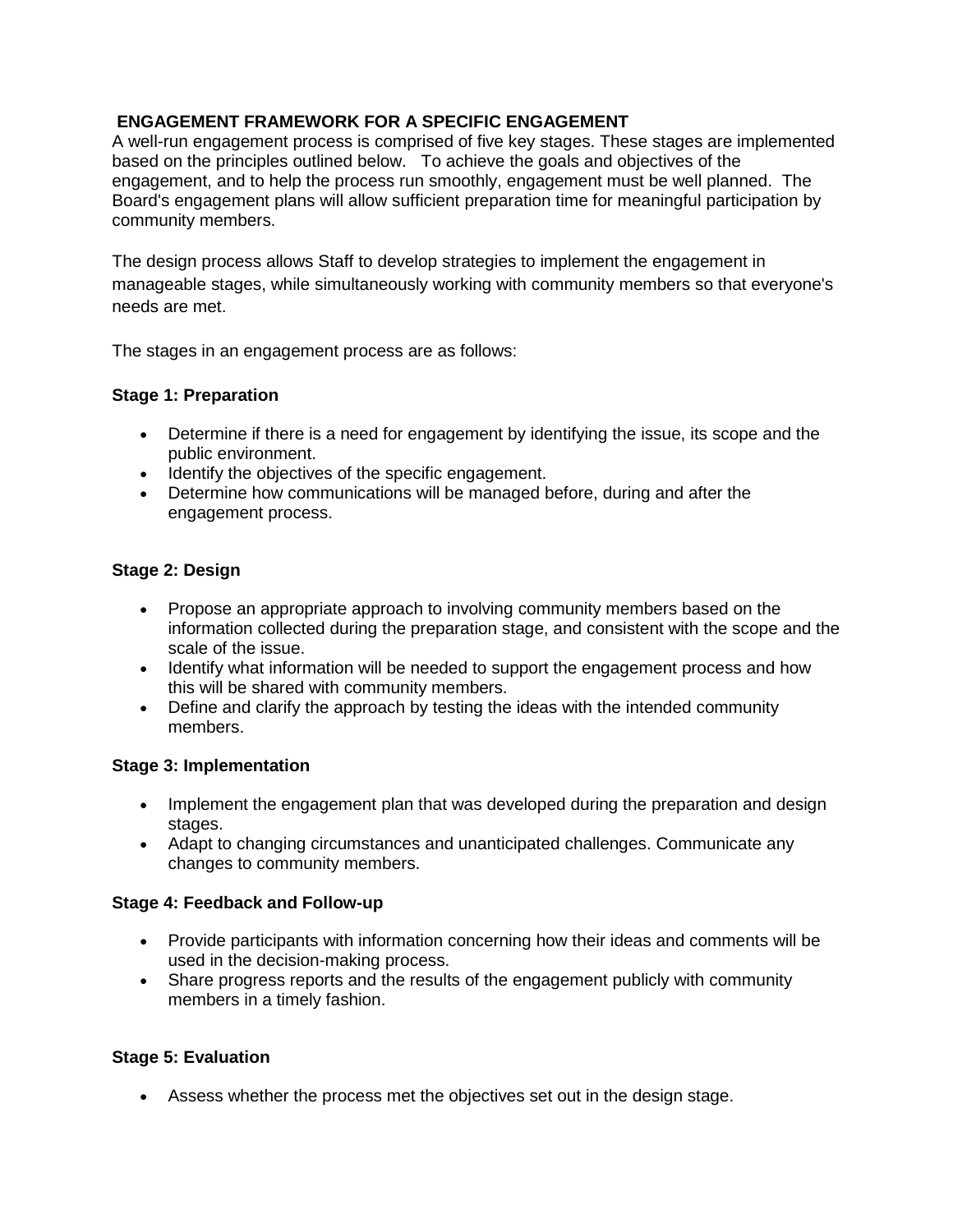# **SECTION A**

# **Levels and Methods of Engagement LEVEL METHOD**

| Inform<br>1.      | <b>Communication Plan</b>                                                                                                                                                                                                                                                                                                                                                                                                                                       |  |  |  |  |
|-------------------|-----------------------------------------------------------------------------------------------------------------------------------------------------------------------------------------------------------------------------------------------------------------------------------------------------------------------------------------------------------------------------------------------------------------------------------------------------------------|--|--|--|--|
|                   | Utilize current structures ie. SEAC, CPIC,<br>O<br>CSAC, CSLIT, Parish bulletins, contacts<br>with partner groups, board email<br>exchange, communication protocol, to<br>inform community members<br>Post Announcement on website<br>O<br>Include information to community<br>O<br>members in the Director's Voice<br>Direct emails and/or printed<br>O<br>letters/brochures to community<br>members and through principals to<br>forward to community members |  |  |  |  |
| 2. Consult        | <b>Face-to-Face and Electronic</b>                                                                                                                                                                                                                                                                                                                                                                                                                              |  |  |  |  |
| 3.<br>Involve     | Utilize current structures ie. SEAC, CPIC,<br>$\circ$<br>CSAC, CSLIT, to receive input from<br>stakeholder groups on a specific policy or<br>initiative<br>Direct email request to individual<br>O<br>stakeholders for input<br>Posting of policy document or initiative<br>O<br>with request for input on board website<br><b>Ad Hoc Focus Groups</b>                                                                                                          |  |  |  |  |
|                   | Invite interested community members to<br>$\circ$                                                                                                                                                                                                                                                                                                                                                                                                               |  |  |  |  |
|                   | be part of a focus group to provide input<br>on a specific policy or initiative                                                                                                                                                                                                                                                                                                                                                                                 |  |  |  |  |
| Collaborate<br>4. | <b>Representative and Integrated</b>                                                                                                                                                                                                                                                                                                                                                                                                                            |  |  |  |  |
|                   | <b>Development Team</b>                                                                                                                                                                                                                                                                                                                                                                                                                                         |  |  |  |  |
|                   | Ensure involvement of representatives<br>O<br>from community members, especially<br>those stakeholders who will be most<br>impacted by the policy, issue or initiative<br>are involved in the development process<br>Establish suitable timelines in<br>$\circ$                                                                                                                                                                                                 |  |  |  |  |
|                   | development process to allow<br>representatives to share with their<br>community members and provide<br>meaningful input and feedback during                                                                                                                                                                                                                                                                                                                    |  |  |  |  |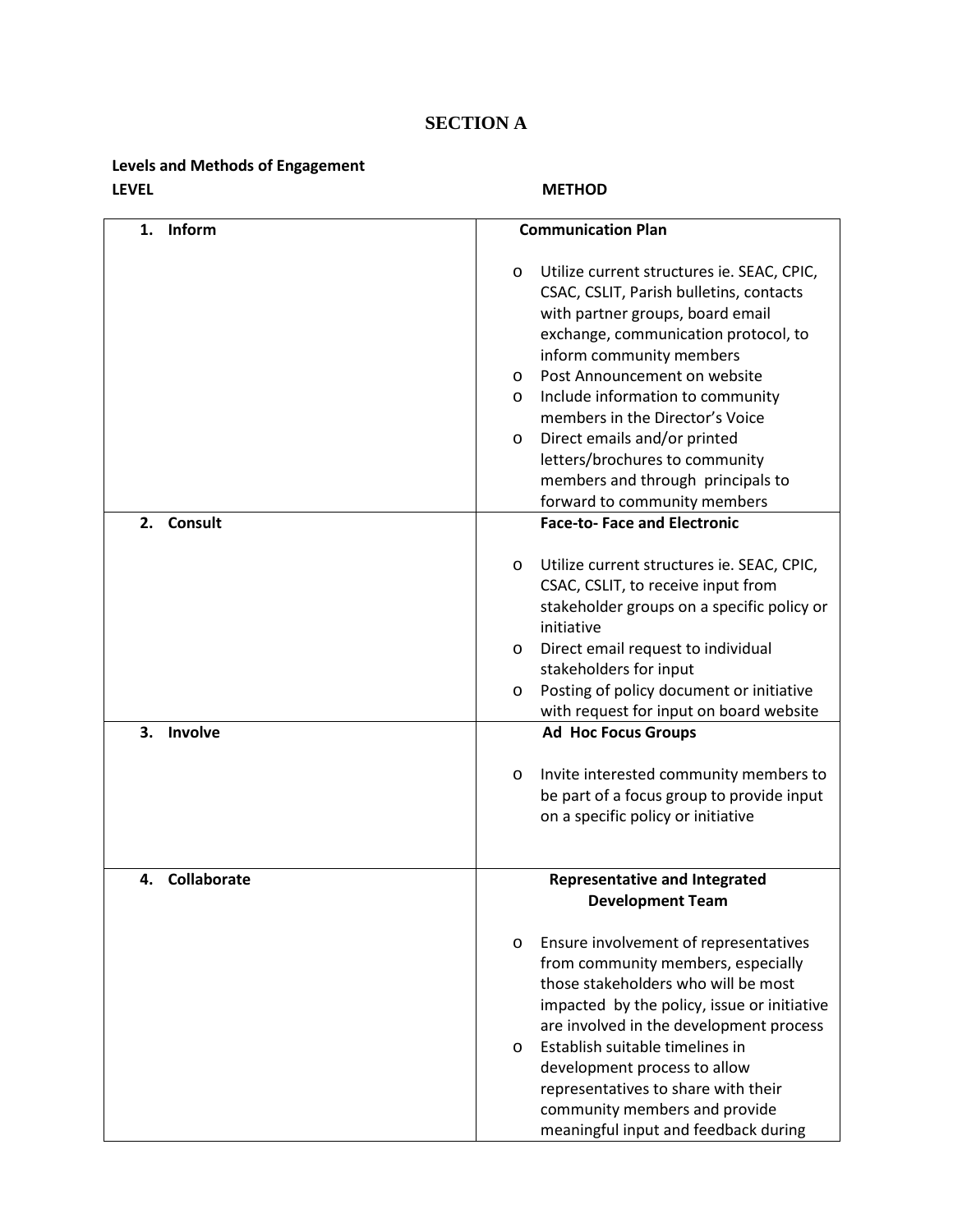|                  | the development process<br>Share initial proposal or draft document<br>$\circ$ |  |  |  |
|------------------|--------------------------------------------------------------------------------|--|--|--|
|                  |                                                                                |  |  |  |
|                  | with the system and community                                                  |  |  |  |
|                  | members and request feedback                                                   |  |  |  |
|                  | Respond to feedback by including<br>$\circ$                                    |  |  |  |
|                  | suggestions or explaining why                                                  |  |  |  |
|                  | suggestions are not feasible                                                   |  |  |  |
|                  |                                                                                |  |  |  |
|                  |                                                                                |  |  |  |
| <b>Consensus</b> | <b>Facilitated Workshop</b>                                                    |  |  |  |
|                  |                                                                                |  |  |  |
|                  |                                                                                |  |  |  |
|                  | Community members, staff and trustees<br>$\circ$                               |  |  |  |
|                  | work together in a facilitated workshop                                        |  |  |  |
|                  | session with shared understanding of                                           |  |  |  |
|                  | goals and related success criteria to reach                                    |  |  |  |
|                  | a consensus that aligns with the                                               |  |  |  |
|                  | articulated mission, vision and values of                                      |  |  |  |
|                  | the board                                                                      |  |  |  |
| <b>Empower</b>   | <b>Culture of Respect and Responsibility</b>                                   |  |  |  |
|                  |                                                                                |  |  |  |
|                  | A culture of respect, responsibility and<br>$\circ$                            |  |  |  |
|                  | ownership establishes at the board level                                       |  |  |  |
|                  | that models and supports community                                             |  |  |  |
|                  | members collaboration in initiatives and                                       |  |  |  |
|                  | policies at all levels of the system                                           |  |  |  |
|                  |                                                                                |  |  |  |
|                  |                                                                                |  |  |  |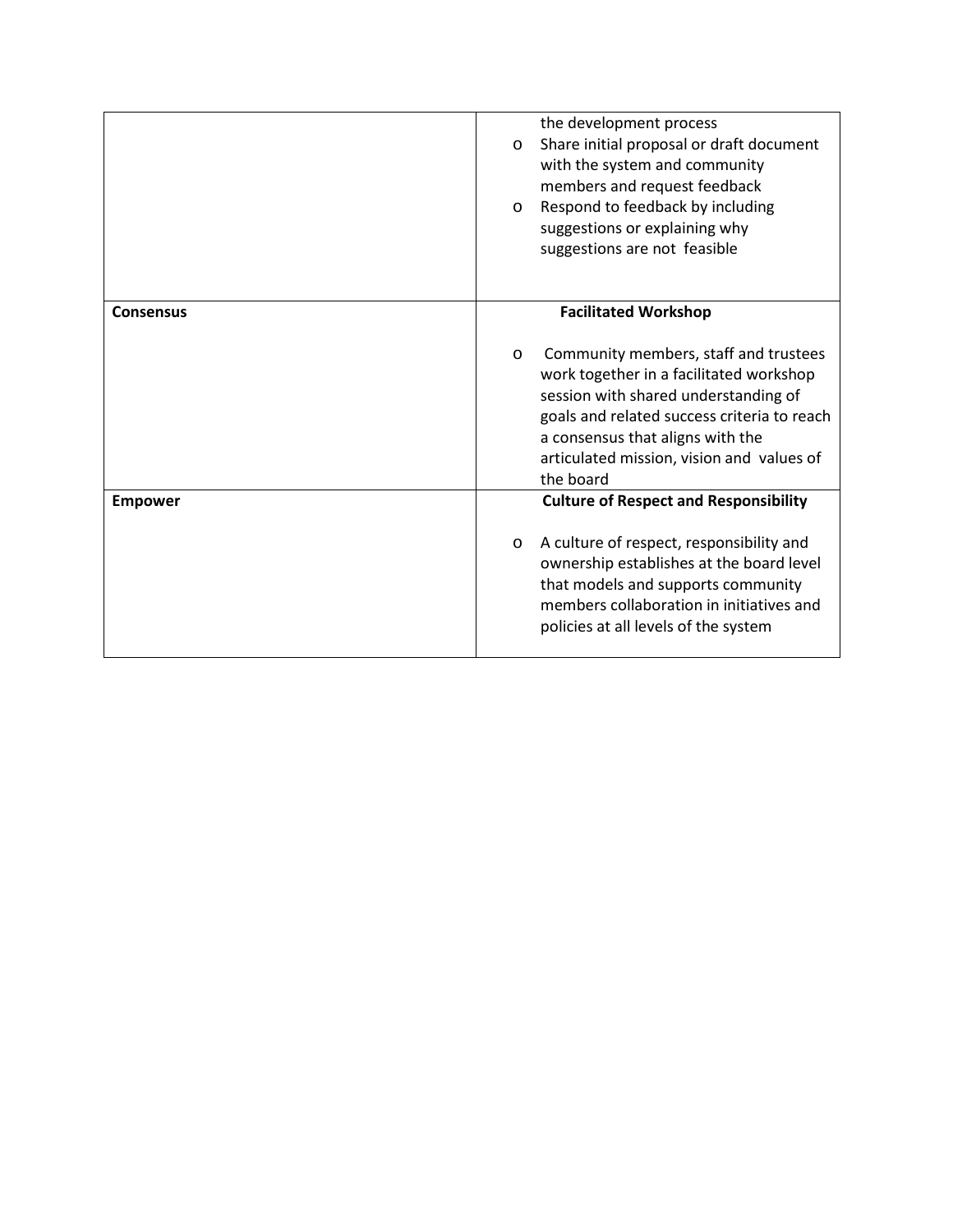# **SECTION B Creative Problem Solving Techniques**

## **Problem Solving Techniques: Model #1**

#### **Separate the people from the issues**

Separating the people from the issues allows the parties to address the issues without damaging their relationship. There are three sources of people problems that need to be addressed: differences of perception, emotions when people feel their interests are threatened and ineffective communication. Usually the best way to deal with people problems is to maintain a good relationship, think of each other as partners in negotiation rather than as opponents. Try to understand the other's case even if you are not in agreement.

## **Focus on interests rather than positions**

Defining a problem in terms of positions means that at least one party will "lose" the dispute. When a problem is defined in terms of the parties' underlying interest it is often possible to find a solution which satisfies both parties' interests. The first step is to identify interests and discuss them together. If a party wants the other side to take their interests into account, they must explain their interest clearly. Parties should keep a clear focus on their interest, but remain open to different proposals and positions.

#### **Generate options**

Brainstorm for all possible solutions to the problem. Wild and creative proposals are encouraged. Suggest partial solutions to the problem. Only after several proposals have been made should the group turn to evaluating the ideas. Avoid falling into a win-lose mentality by focusing on shared interests. The key to reconciling different interests is to look for items that are of low cost to you and high benefit to them, and vice versa.

#### **Use objective criteria**

Usually there are number of different criteria which could be used. The parties must agree which are best for their situation. Criteria should be both realistic and practical. Each issue should be approached as a shared search for objective criteria. Ask for the reasoning from the other party. Each party must keep an open mind and be willing to reconsider their positions when there is a reason to.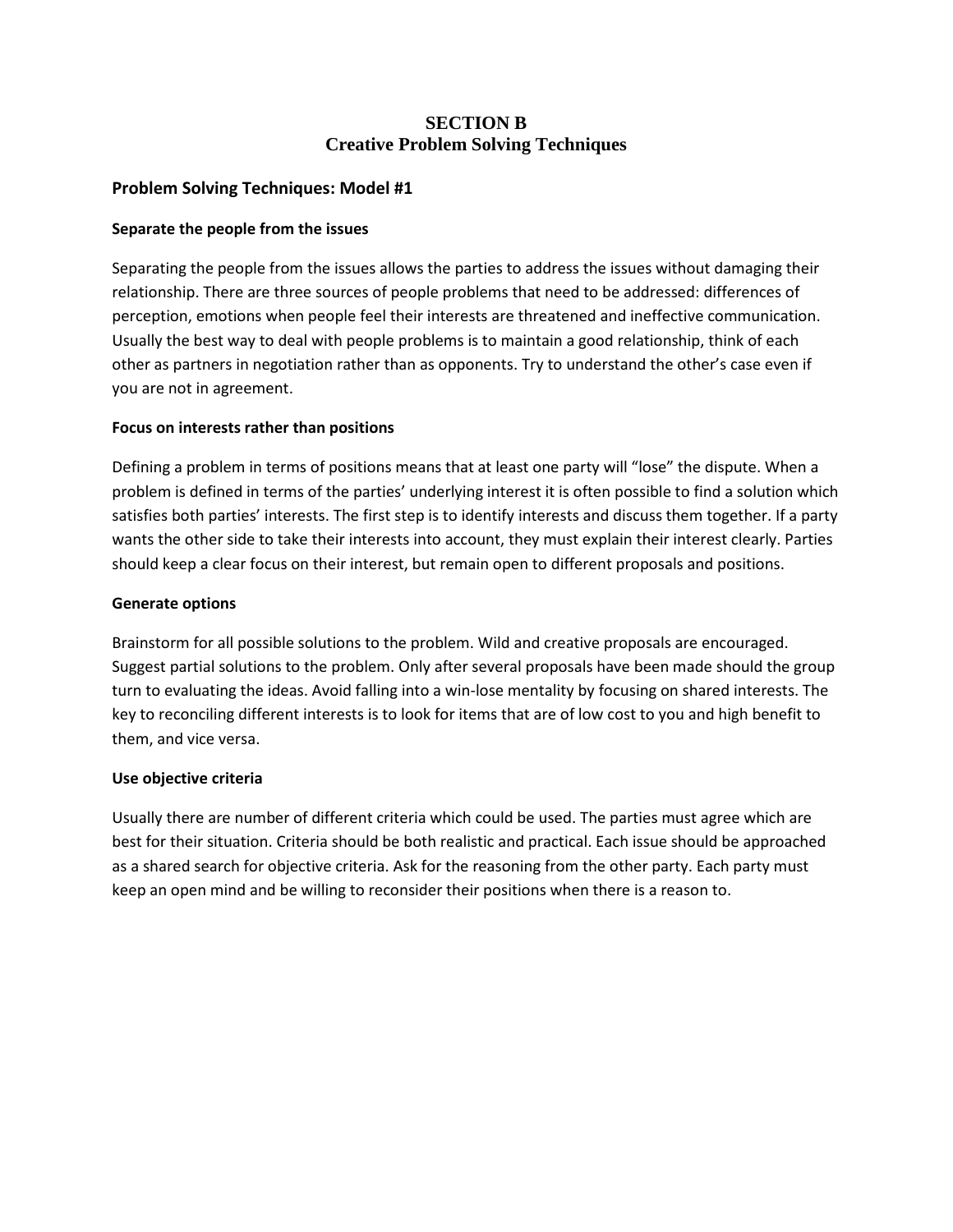# **Leadership Toolbox for Problem Solving and Managing Conflict**: **Model #2**

# *1. A Common Vision: The commitment to consider all sides of the issue.*

## **Key questions:**

- Can you see your whole board, school or district?
- Can your colleagues see the whole, too?
- Are you all holding the same picture in mind?

Considering all sides takes practice. Stay open-minded to all sides of the issueTry to understand the issue and the history behind it.

# *2. Systems Thinking: Stay focussed on the important parts of the issue and how they link together.*

## **Key questions:**

- How do the parts of your school system (teachers, administrators, trustees, parents, students, community members, central office) fit together?
- When does hot or cold conflict prevent these parts from working smoothly as one integrated system?

School board leaders and trustees need systems thinking to manage an organization effectively. Because every sizable organization has departments or divisions that develop their own self-interest, an overarching perspective - sometimes called "going to the balcony" - is essential. Leading "our" side against "their" side is thinking like a manager. Forming a "third side" that can build a bridge and transform the conflict is thinking like a mediator.

# *3. Presence: Use all our mental, emotional and spiritual resources to assess and transform the conflict.*

#### **Key questions:**

- Are you fully present in most, if not all, of your leadership roles?
- Do strains, stresses or distractions hinder your effectiveness?

• If so, where is your effectiveness compromised and what steps are you taking to obtain support in these areas?

No matter how much we may want to see the whole and think about it systemically, we cannot do so if we are not right here, right now. Presence is an expression of our capacity to apply all our personal resources to assessing and transforming the conflict.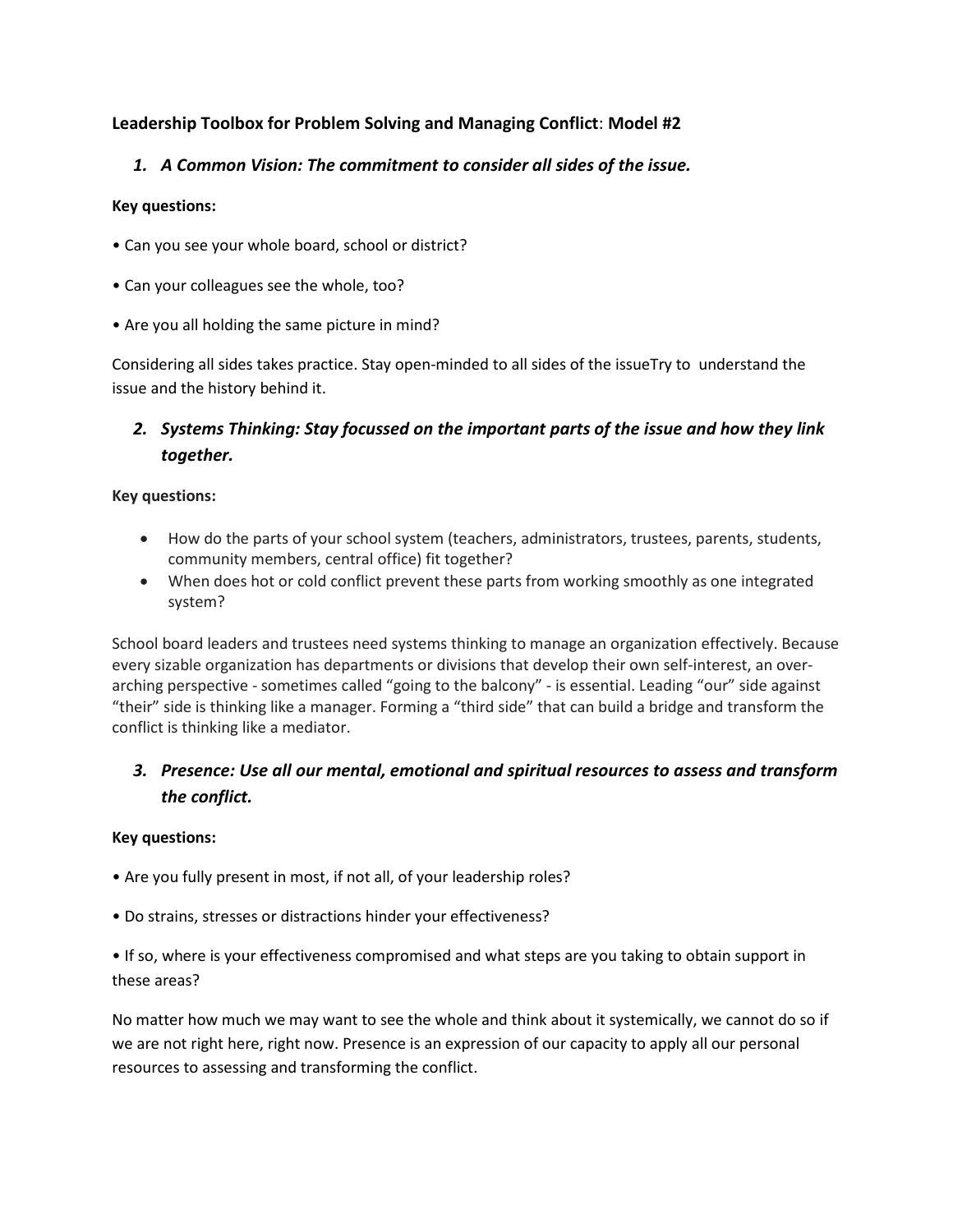# *4. Inquiry: A way of asking questions that gets to the real information that will help to transform the issue.*

# **Key questions:**

• Do you ask the right questions of the right people at the right time?

• Are you missing vital information that you need to lead your board effectively because you are not asking questions?

It is difficult to understand complex systems or conflicts without asking questions. No matter how much knowledge we might have in our heads, sooner or later we need to draw on the wisdom of others. If we don't, our analysis almost certainly will be incomplete. Whether you are a teacher in a classroom, a principal managing a single school or a superintendent managing an entire district, asking questions is a critical early step in transforming conflict.

# *5. Active Conversation: The awareness that we are free to choose how we speak and listen.*

## **Key questions:**

- Are you aware of the full range of communication options available to you?
- Do you know when to use each one for maximum impact?
- Is your board's "meeting culture" well designed?

Being aware of the options for speaking and listening and knowing when to use them most effectively can immediately improve productivity and prevent unnecessary conflicts. Conscious communication also can save a school system's most precious resource: time.

# *6. Dialogue: An inquiry-based, trust-building way of communicating that helps to bridge thoughts and ideas and to be innovative.*

#### **Key questions:**

• Are school and board leaders stuck in debate mode?

• Do members of your board and senior leadership team waste valuable time and energy trying to prove that their decisions are right and others' decisions are wrong?

# *7. Bridging: The process of building relationships that cross the divisions in an organization.*

#### **Key questions:**

• What relationships in your board, school or school district are not functioning at optimal levels?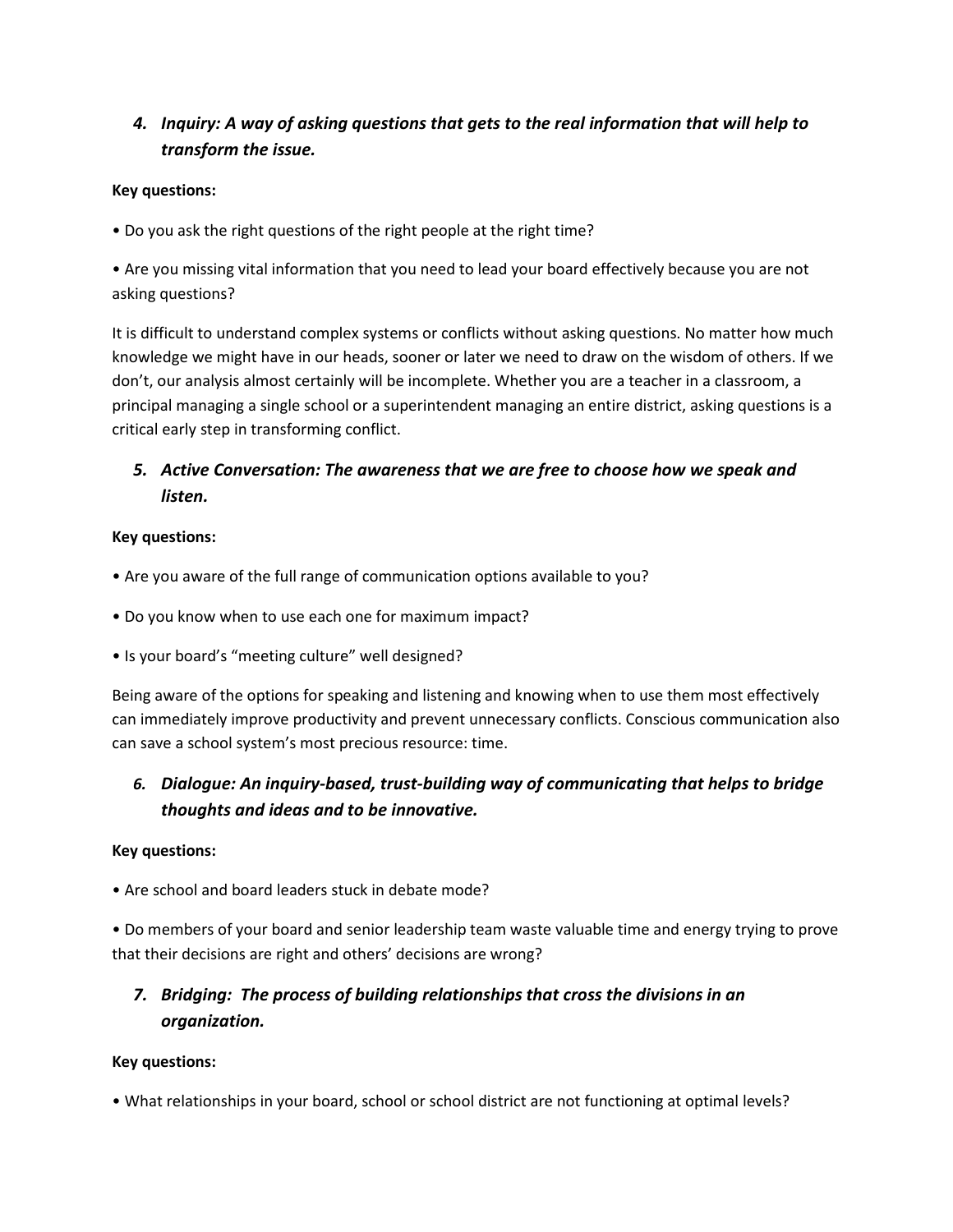• Do you and your colleagues know how to bridge these differences to achieve better results?

We have many words for the construction materials from which these invisible bridges are built: trust, social capital, respect, healing, empathy, understanding, courage, collaboration. The energy must change in order for conflict to be transformed into synergy. When this shift occurs, what was impossible before now becomes possible. The stage is now set for a breakthrough. The stronger these bridges can be built, the more confident students and their parents feel about the education process.

# *8. Innovation: The creative, educational breakthrough that creates new options for moving through conflicts.*

## **Key questions:**

- Are the human relationships in your board designed to produce maximum innovation?
- How is innovation rewarded or punished in your board culture?

There is no guarantee that conflicts can be transformed into resolutions. The breakthrough can be an innovation. This innovation - a new way of doing things that perhaps could be imagined but not achieved until now - brings hope. It points the way toward resolving or transforming the conflict so education not only survives, but becomes stronger.

Adapted from Mark Gerzon, Leading Through Conflict: How Successful Leaders Transform Conflict into **Opportunity** 

# **Conflict Partnering: Model #3**

Sister Donna J. Markham, Prioress of the Congregation, of Adrian Dominica Sisters, challenges us to a new model of leadership for our Catholic schools that clearly emphasizes: relationships, connections, community, compassion and awe. She states that "lack of the connections is the breeding ground for violence." She believes that "Catholic leaders are obligated to stand in the tension of difference."

- Understand that community is the practice of the reign of God.
- Communicate and connect without agreement
- Commit to work toward understanding
- Commit to sustaining the dialogue
- Understand that maintaining the relationship is more important than winning the argument

#### *Adapted from Sr. D. Markham's address to T.C.D.S.B. principals, Friday, March 31, 2006*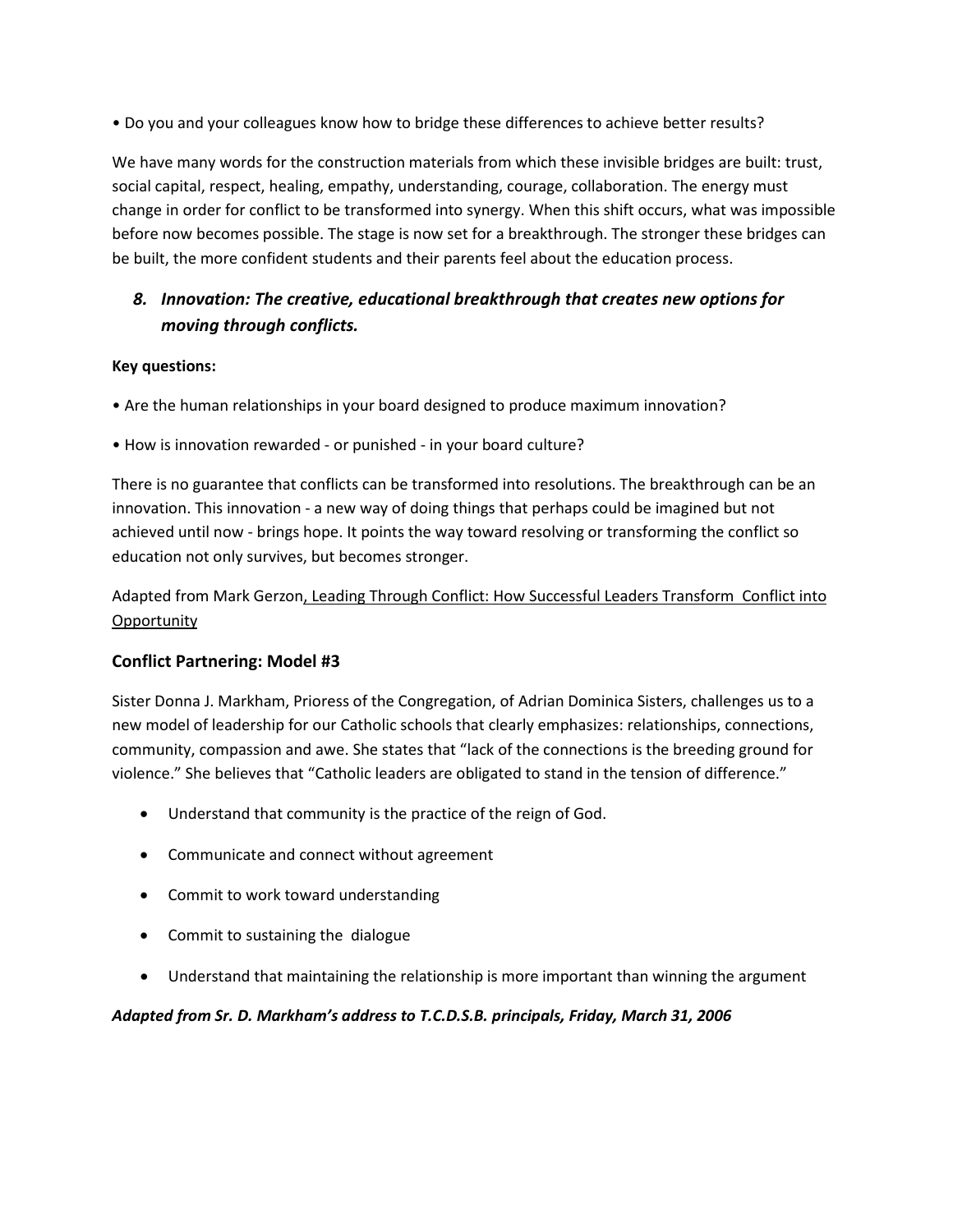# **Proposed Method for Ethical Decision Making: Model #4**

- 1. Identify the core issue or issues involved
- 2. Make sure you understand the facts
- 3. Identify the main players in this issue and see if you can identify their interests
- 4. List the values and ethical tensions at stake or in conflict in this matter
- 5. Critically reflect on the possible options and their likely consequences

6. Choose the option you think best caters for the values and ethical standards you believe to be important

7. Give reasons (to yourself or others) why you have chosen this option and show why it is a better resolution of the issue then the other options

- 8. Make the decision but look for honest feedback and keep an open mind
- 9. Take action carefully.
- 10. Reflect and learn.

Adapted from Education Leadership: Key Challenges and Ethical Tensions, Patrick Duignan

#### **Appreciative Inquiry: Model #5**

**Appreciative Inquiry** is about the search for the best in people, their organizations, and the relevant world around them. In its broadest focus, it involves systematic discovery of what gives "life" to a living system when it is most alive, most effective, and most constructively capable in economic, ecological, and human terms, **Appreciative Inquiry** involves, in a central way, the art and practice of asking questions that strengthen a system's capacity to apprehend, anticipate, and heighten positive potential. It centrally involves the mobilization of inquiry through the crafting of the "unconditional positive question". In **Appreciative Inquiry** the arduous task of intervention gives way to the speed of imagination and innovation; instead of negation, criticism, and spiralling diagnosis, there is discovery, dream, and design.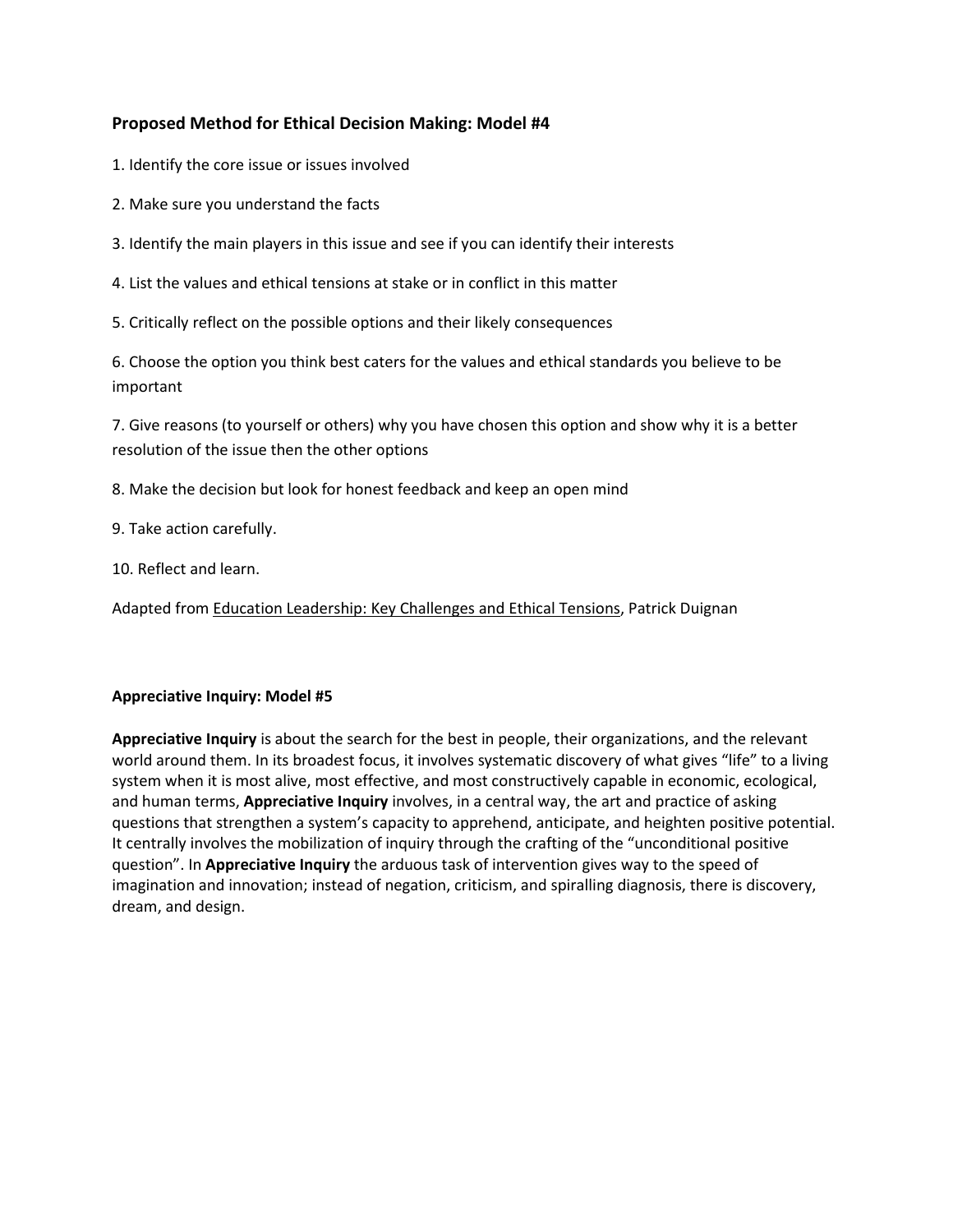## **The Appreciative Inquiry Process consists of five main steps:**

1. **Definition:** establishing the focus and scope of the inquiry.

2. **Discovery:** eliciting stories of the system at its best - this is started in pairs, with the stories then shared with larger groups.

3. **Dream:** collecting the wisdom and imagining the future - this includes graphically visualizing the desired future.

4. **Design:** bridges to the future based on the best of the past and the present - groups work to use assets discovered in the second phase to design a plan to create the desired future.

5. **Destiny:** Making it happen.



Adapted from A Positive Revolution in Change: Appreciative Inquiry by David L. Cooperrider and Diana Whitney.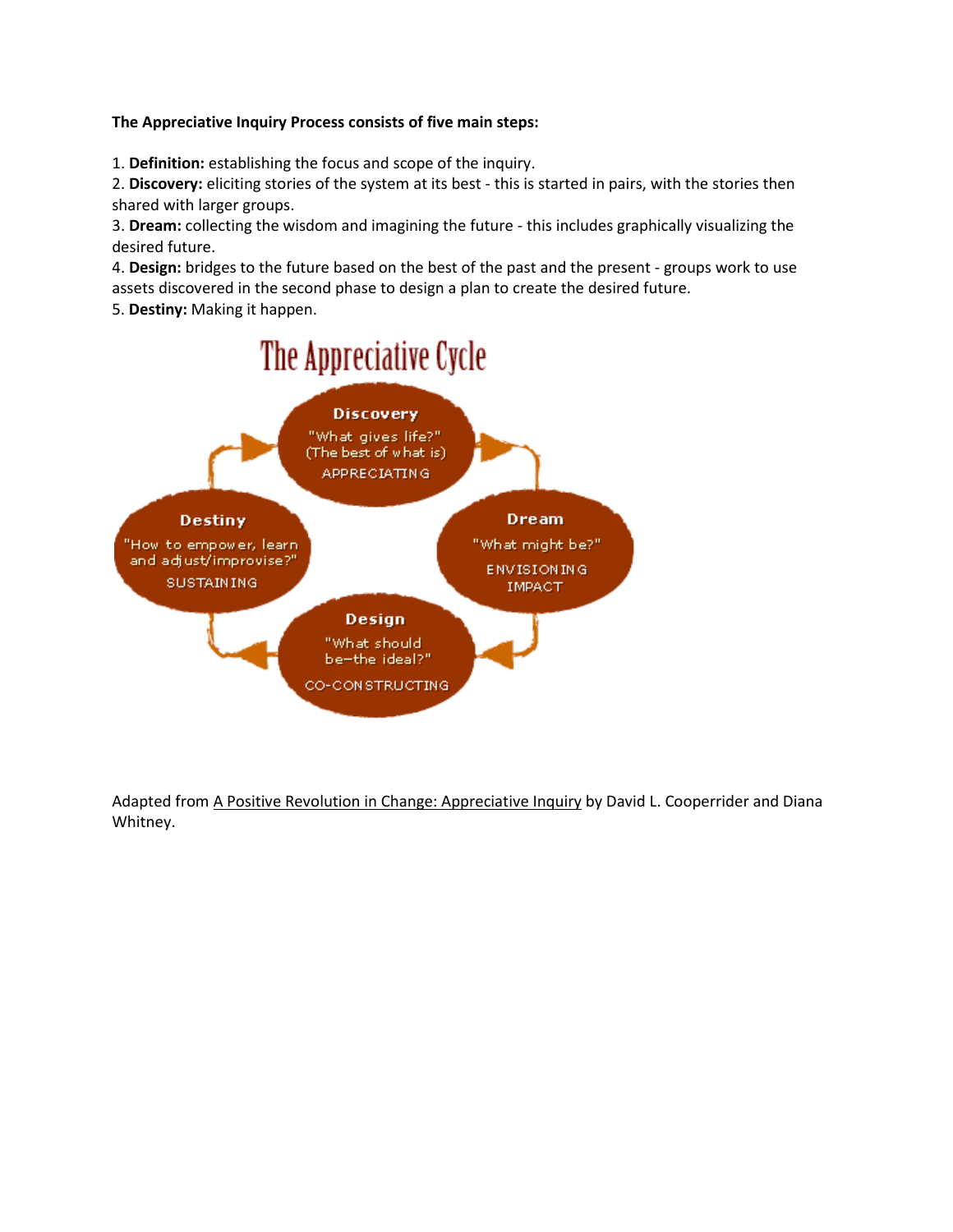# **SECTION C Helpful Criteria for Choosing a Physical Location**

- 1. Is it a central location readily accessible by public transportation?
- 2. Is it accessible for individuals with mobility issues?
- 3. Is there adequate parking?
- 4. Does the venue have the necessary seating capacity appropriate to the anticipated size of the gathering?
- 5. Does it have 'break- out' rooms if there is a need for small group discussion?
- 6. Is the venue equipped with an internet connection and screen to facilitate the technological resources that may be needed?
- 7. Is there the necessary on-site support for the technology?
- 8. Does the venue allow for off-site participation through technology?
- 9. Is there an appropriate and proximate room for the provision of baby- sitting services if required?
- 10. Is there fresh water available for speakers?
- 11. Is there a budget for light refreshments?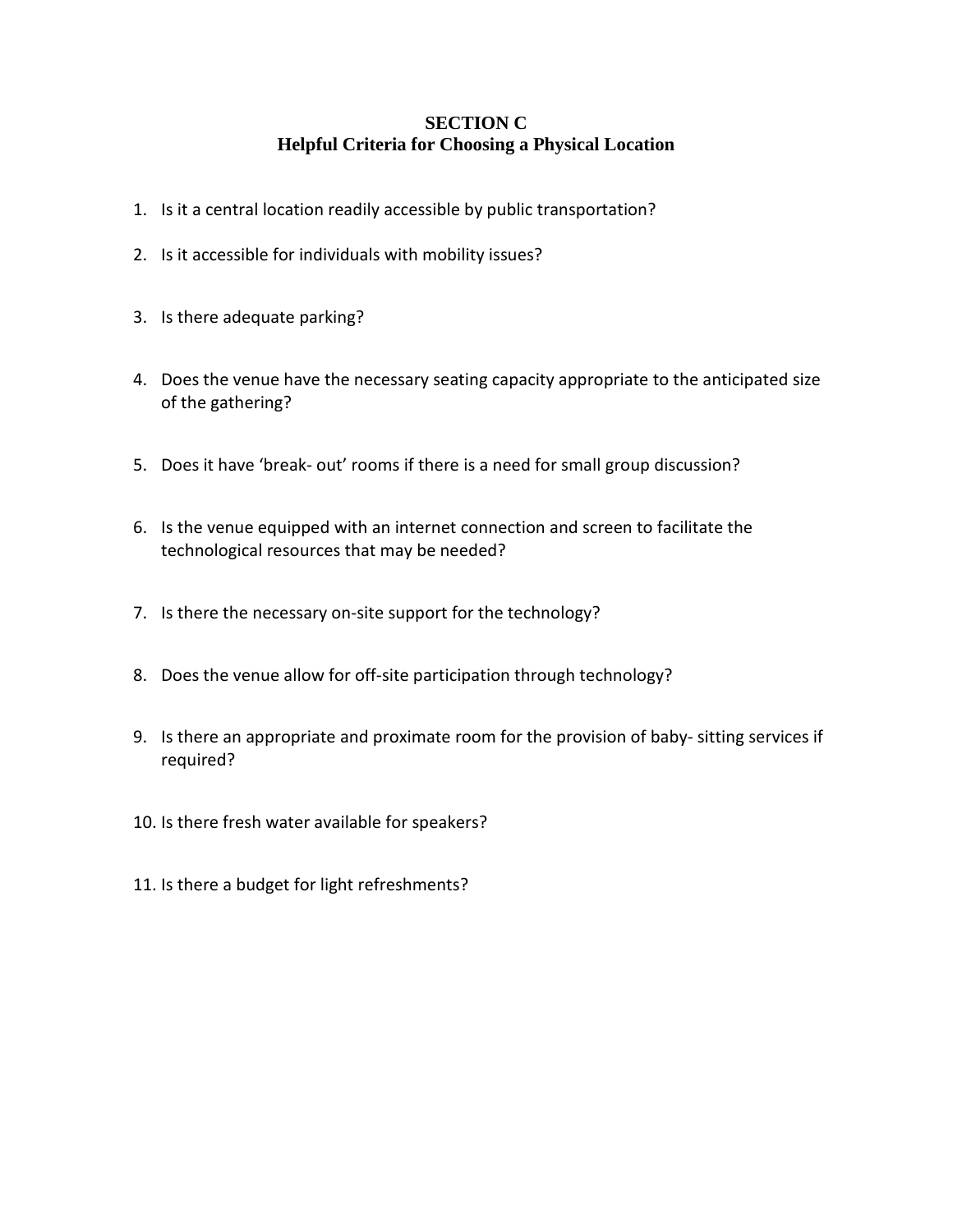# **SECTION D How to Conduct a Public Meeting**

#### **Planning for Public Meetings**

Successful public meetings first and foremost require planning. Meetings not planned well often leave participants feeling frustrated and believing that attending the meeting was a waste of time. Listed below are some ideas for how to prepare for a successful public meeting.

#### **Determine the purpose of the meeting.**

One of the first steps in planning a public meeting is to know its purpose. For example, is the meeting intended to inform, consult or involve the public? Are there other more efficient and effective methods including digital media that could be used instead?

Is the meeting intended to offer an opportunity for collaboration or consensus building with the public and community members or to create a culture of empowerment with the broader community? Another important point to consider is whether the purpose is best achieved through a public meeting. If it is decided that a public meeting should be held, then the reasons for it must be articulated to the public. The purpose of the meeting should be reiterated at the start of the meeting to set the parameters for those in attendance.

#### **Prepare and Share an Agenda**

Before any meeting takes place, an agenda should be developed. This agenda should be presented to the participants prior to the meeting or at its beginning. The participants should revise it at the beginning, if deemed necessary. This agenda is very important because it serves as a guide for the facilitator to keep the group moving toward accomplishing their goals. In preparing the agenda, the convener or facilitator of the meeting should focus on what, how, who, and when. The what of a meeting includes the issues to be discussed, the how includes the means or process through which the issues will be addressed, the who is the participant responsible for presenting or discussing the agenda item, and the when is where the issue or item is on the agenda and amount of time each item will be allotted.

#### **Communication**

Ensuring timely announcement of and invitation to the meeting in a variety of appropriate formats is critical. Another step in planning for public participation involves identifying and involving the key stakeholders. A successful public process will include a diversity of citizens who have a substantial interest in the outcome of that process. Diverse participation also ensures that relevant information about the particular issue is not overlooked. Diverse participation also can help to legitimize the final decisions or actions for the larger public.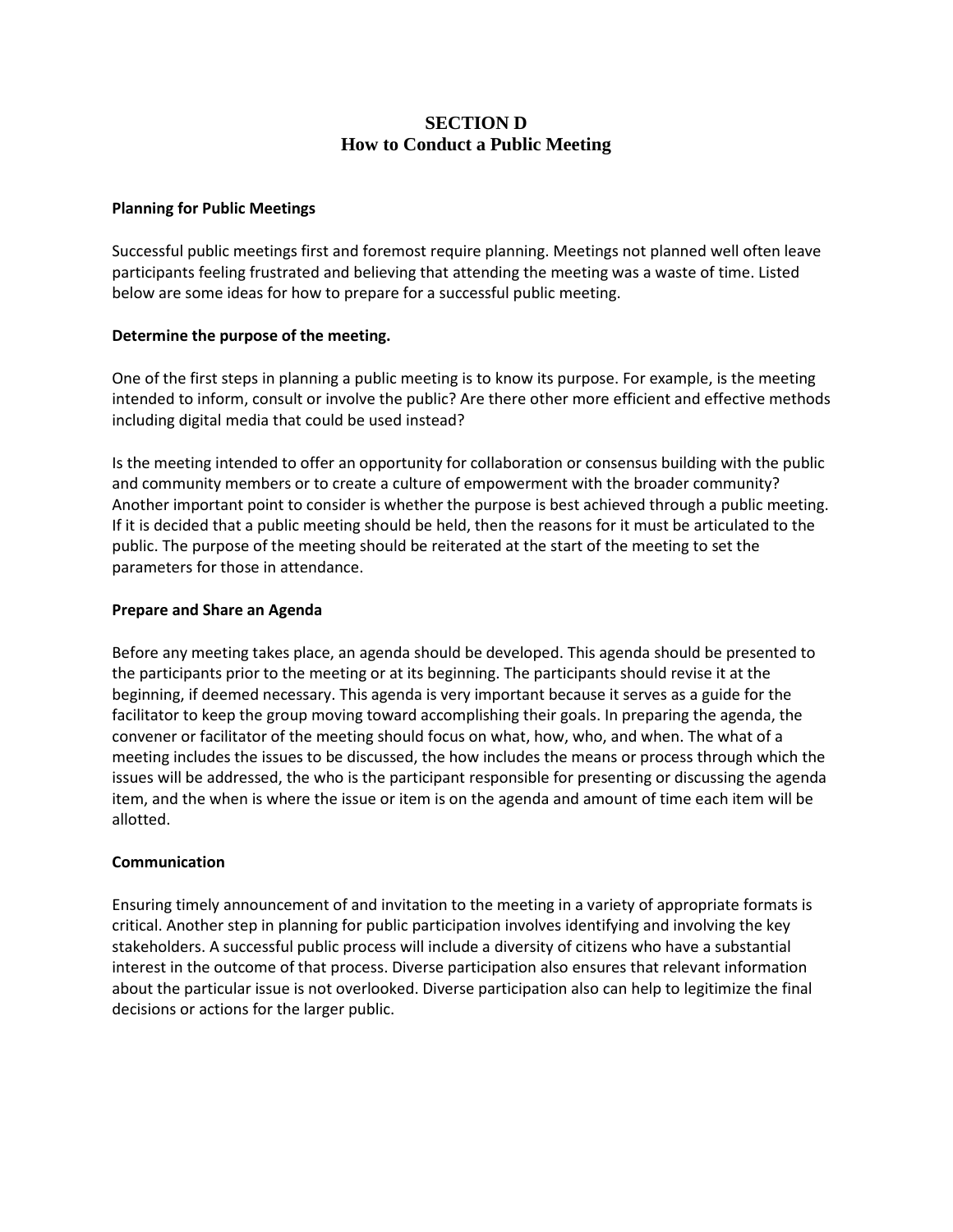#### **Ground Rules**

Another important outcome of building rapport with potential participants in advance is the ability to propose **ground rules** for how the meeting will be conducted ie. avoid talking while others are speaking, avoid personal attacks or accusations, and respect agreements about time. At the onset of any potentially contentious meeting, ground rules should be agreed upon. They should also be revised periodically throughout the meeting as needed. Engaging a skilled facilitator for a large public meeting is an excellent practice. If the issue is especially contentious it is helpful to have a facilitator who is seen to be 'neutral' in the matter. Neutral and trained facilitators do not have a strong sense of personal involvement in the issue at hand and, thus, are able to implement a process that is deemed fair by the participants.

#### **Have a follow-up plan.**

Another aspect of the planning process is to have a strategy identified for **following-up** once the meeting is completed. Following up with participants helps to prevent spending too much time reviewing what happened at a previous meeting, if additional meetings are required. Participants should be provided with the minutes of the meeting as soon as possible. Other materials generated during the meeting, such as anything written on flipcharts, should also be saved as records of the meeting and what actually occurred.

#### **Some tips for conducting an effective meeting:**

1. Define the meeting mission (purpose) and vision (future view).

2. Define the meeting facilitator and who will take minutes.

3. Define who will attend the meeting – consider representation from all parties needed to define and implement any decisions as well as who would be affected.

4. Define the meeting start and end times.

5. Define and pre-distribute the agenda that should include the meeting mission and vision, any relevant reports, start and end times, and attendees.

6. Ensure there is a process for registration or on-site sign up sheet to allow for follow-up with the participants.

7. Open the meeting with a prayer.

8. At the beginning of the meeting welcome everyone and if people in the room do not know each other (and if the number of participants is not too large) do a round table self-introduction.

9. State the ground rules of the meeting such as: this is a safe environment; no idea is a bad idea; everyone can openly disagree but opinions must be expressed with the reasoning behind them; the goal is define which ideas have the best chance to succeed.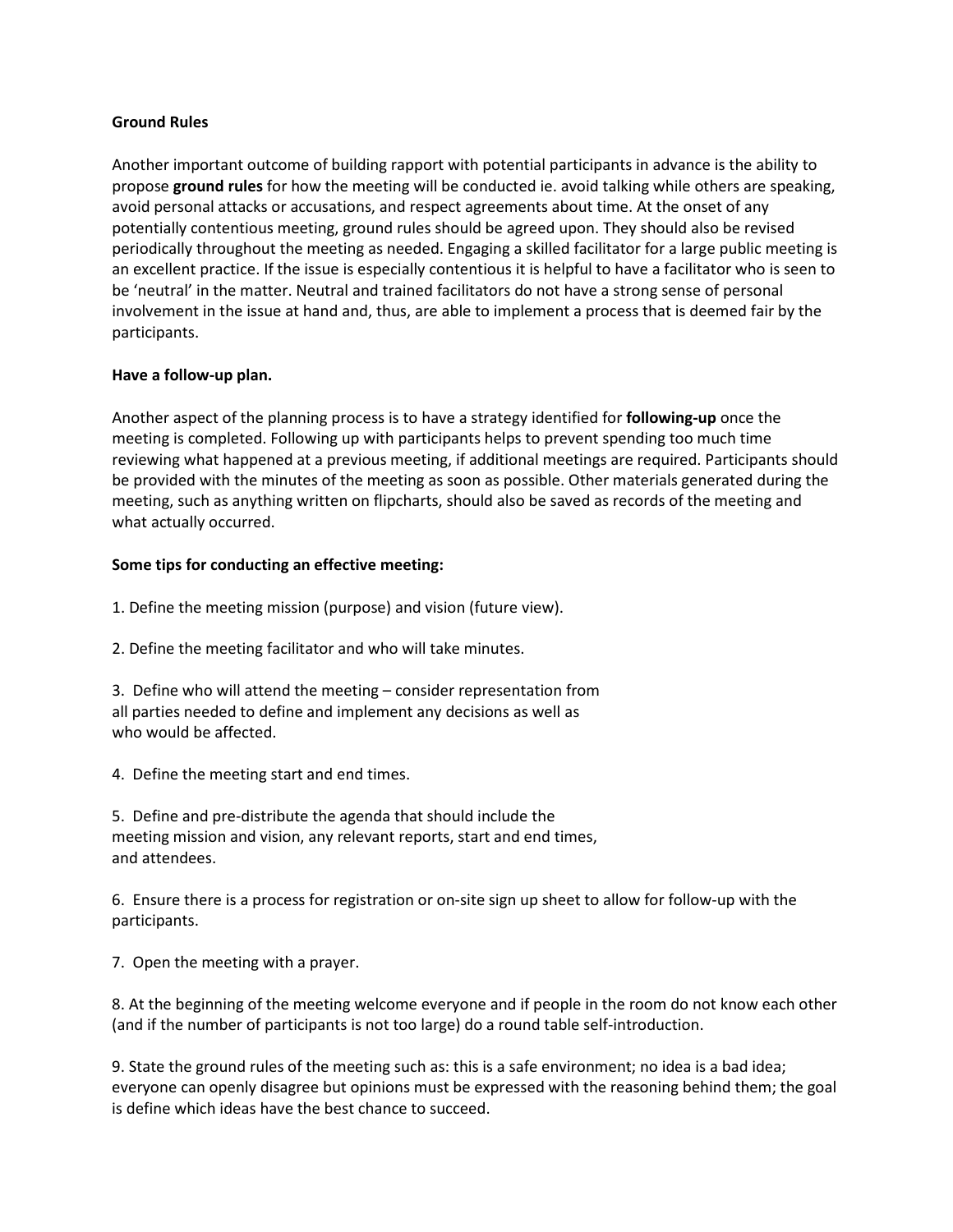10. Work though the agenda items inviting a dialogue of views and creative scenarios.

11. Write the ideas (not the names of who created them) on a chart visible by all. Gather consensus on which ideas have the least gaps and the greatest chance to succeed.

12. If follow up information is needed or if a decision has been made assign an accountable party to execute and bring a report back to the group.

13. Review the action items with the group and set those deliverable items at the beginning of the next meeting's agenda.

14. Provide fresh water for the speakers and if there is a budget for it, light refreshments.

15. Thank everyone for their participation.